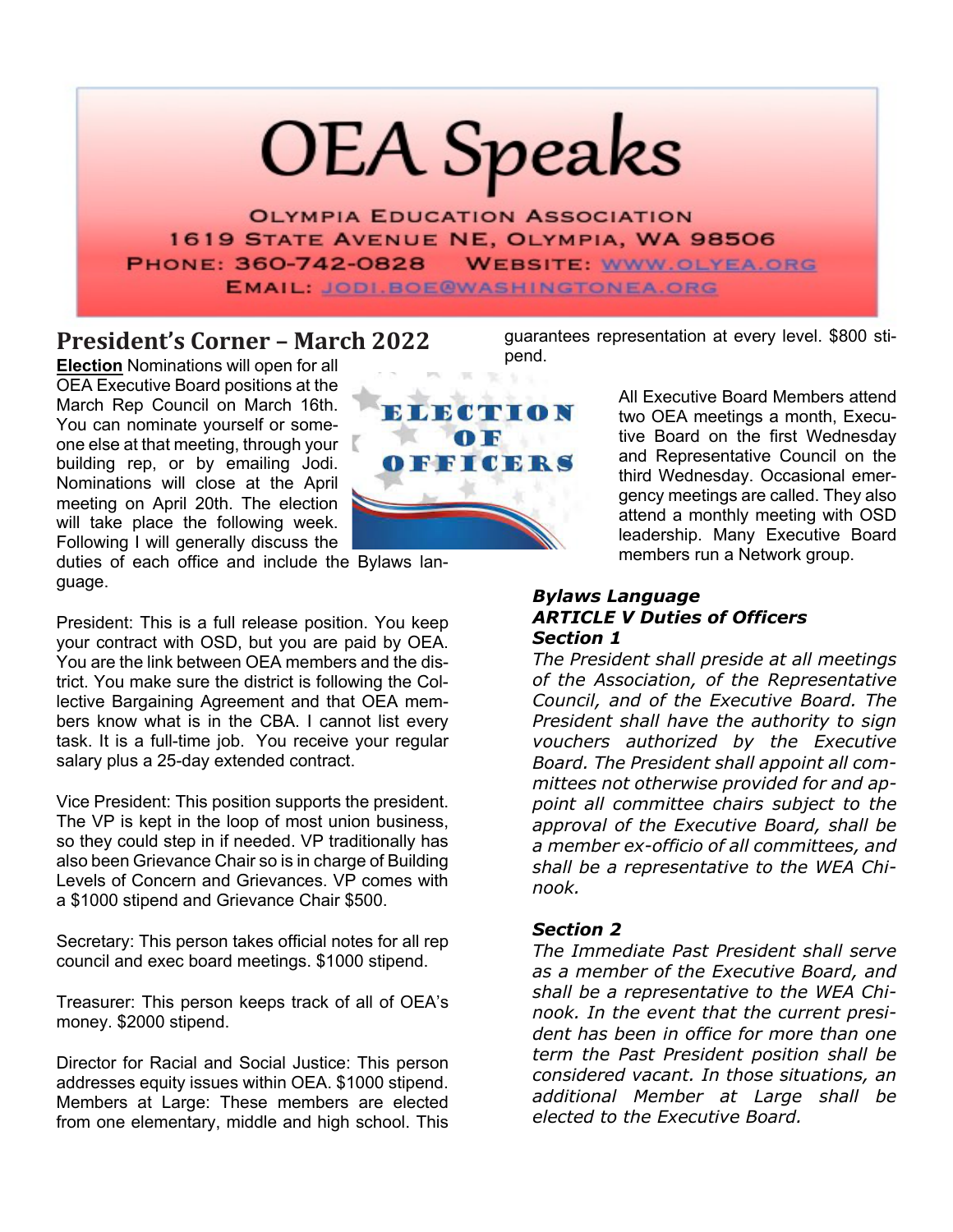# **Upcoming Rep Council Meeting Dates**

March 16, 2022 April 20, 2022 May 18, 2022

#### *Section 3*

*The Vice-President shall assume all duties of the President in case of absence or resignation of the President, shall be an exofficio member of all committees, and shall be a representative to the WEA Chinook.*

#### *Section 4*

*The Secretary shall keep the minutes of the meetings, including a record of members present, and carry on such correspondence necessary to the Association. The Secretary shall provide copies of the minutes of the previous meeting at the next meeting.*

#### *Section 5*

*The Treasurer shall collect and pay all bills assessed against the Association, keep an accurate account of all transactions, and ensure the timely completion of Association accounting responsibilities. The Treasurer shall submit an annual Treasurer's report to all council members at the end of the fiscal year.*

#### *Section 6*

*The Director for Racial and Social Justice (DRSJ) shall serve as a member of the executive board. The DRSJ shall lead efforts between OEA and OSD, in conjunction with WEA and NEA, to address equity issues and goals as outlined by the association.* Jodi Boe, President Olympia Education Association

### **Bargaining Update**

Your bargaining team is hard at work.

• Jodi Boe, OEA

- Denise Morison, McLane and LP Brown
- Caitlin Donnelly, CHS
- John Baranski, WMS
- Spencer Olmsted, Roosevelt
- Ushole Monjok, RMS and ORLA

They have conducted Town Hall Meetings, interviewed members, built and sent out a survey, and are constructing a blueprint or plan to take to the district. The bargaining team has every hope to begin bargaining this spring and be completed before the school year is over.